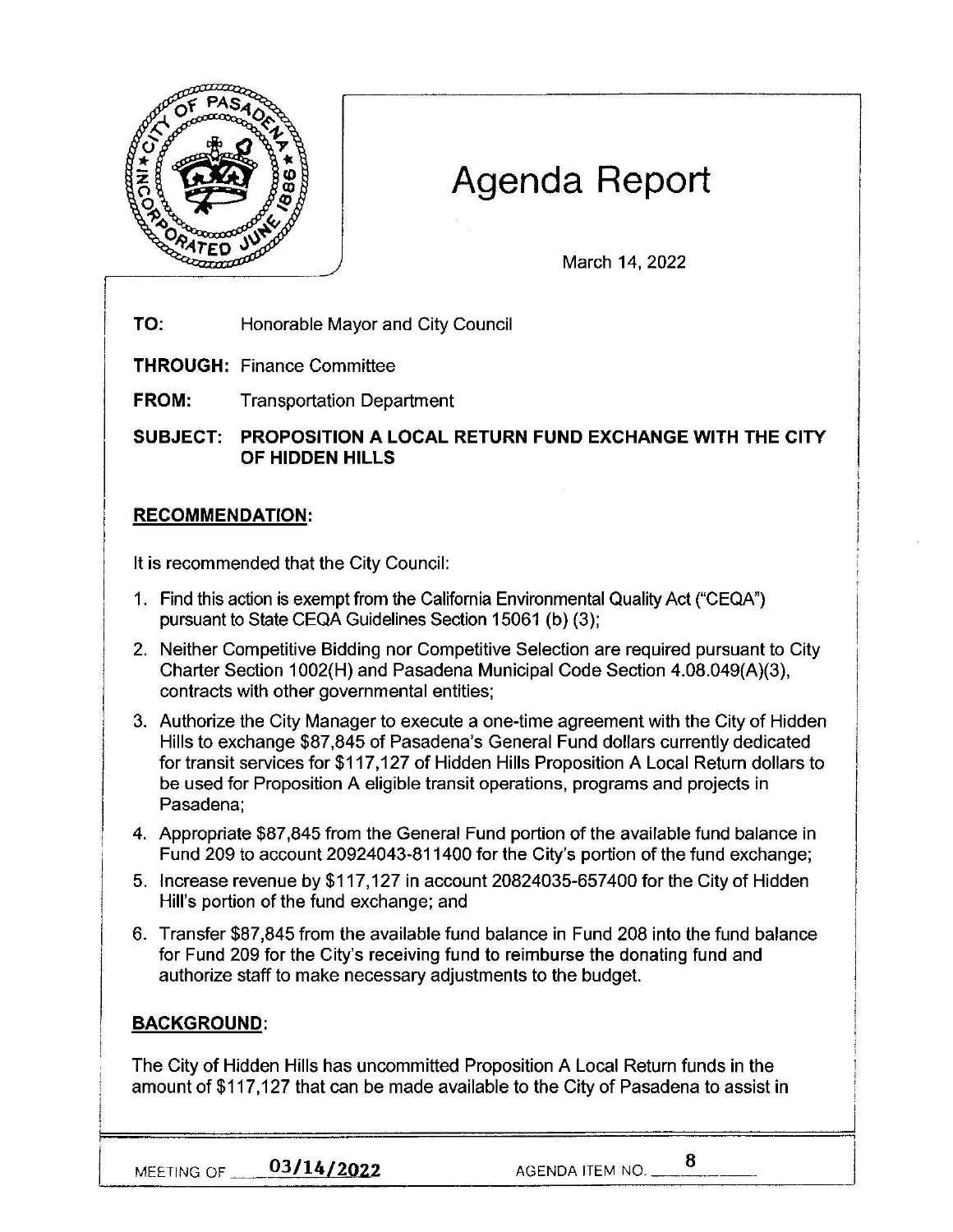Prop A Local Return Fund Exchange with the City of Hidden Hills March 14, 2022 Page 2 of 3

providing transit services, for which Pasadena would be asked to assign General Fund funding to Hidden Hills.

Proposition A is funded by  $\frac{1}{2}$  cent sales tax measure approved by Los Angeles County voters in 1980. The Los Angeles County Metropolitan Transportation Authority (Metro), which administers the funds, allows a city to exchange all or a portion of its uncommitted Proposition A funds for unrestricted revenues from another city. The receiving city must use the exchanged Proposition A Local Return funds for Proposition A eligible transit operations, programs, and projects. Since General Fund dollars are less restrictive than Proposition A Local Return dollars, General Fund dollars are typically exchanged at a premium. The premium is usually negotiated between the respective entities. The City of Pasadena has previously leveraged three such exchange opportunities for capital purchases and to fund transit operations.

In February 2022, the City of Hidden Hills contacted staff to express interest in a Proposition A Local Return fund exchange. After discussions with the City of Hidden Hills on a discounted rate, staff proposed \$87,845 of Pasadena's General Fund for \$117,127 of Hidden Hill's Proposition A Local Return funds. The exchange is at the rate of 75 cents on the dollar and would just be a one-time agreement in FY22.

The City of Pasadena commits \$379,500 of General Fund dollars annually to transit operations as required by Metro to receive Measure R Local Return funding. When not spent in a given fiscal year the general fund dollars can be reserved for future fund exchanges. The Department of Finance has confirmed there is currently \$854,881 general fund dollars in reserve available in Fund 209 for this fund exchange in FY22. The fund exchange provides the City of Pasadena with a net increase of \$29,282 in Proposition A funding to use for eligible transit operations, programs, and projects.

#### **COUNCIL POLICY CONSIDERATION:**

The proposed Fund Exchange Agreement supports the following goals of the City Council Strategic Plan: Improve, Maintain and Enhance Public Facilities and Infrastructure, Improve Mobility and Accessibility throughout the City, and Support and Promote the Quality of Life and Local Economy.

## **ENVIRONMENTAL ANALYSIS:**

The project has been reviewed for compliance with the California Environmental Quality Act (CEQA) and is exempt per Section 15061 (b) (3). The project is covered by the general rule that CEQA only applies to projects that have the potential for causing a significant effect on the environment. The proposed action pertains to an agreement that will allow a Proposition A Local Return fund exchange with the City of Hidden Hills for eligible transit operations, programs, and projects. This agreement will not result in any significant change in services or physical changes to the environment.